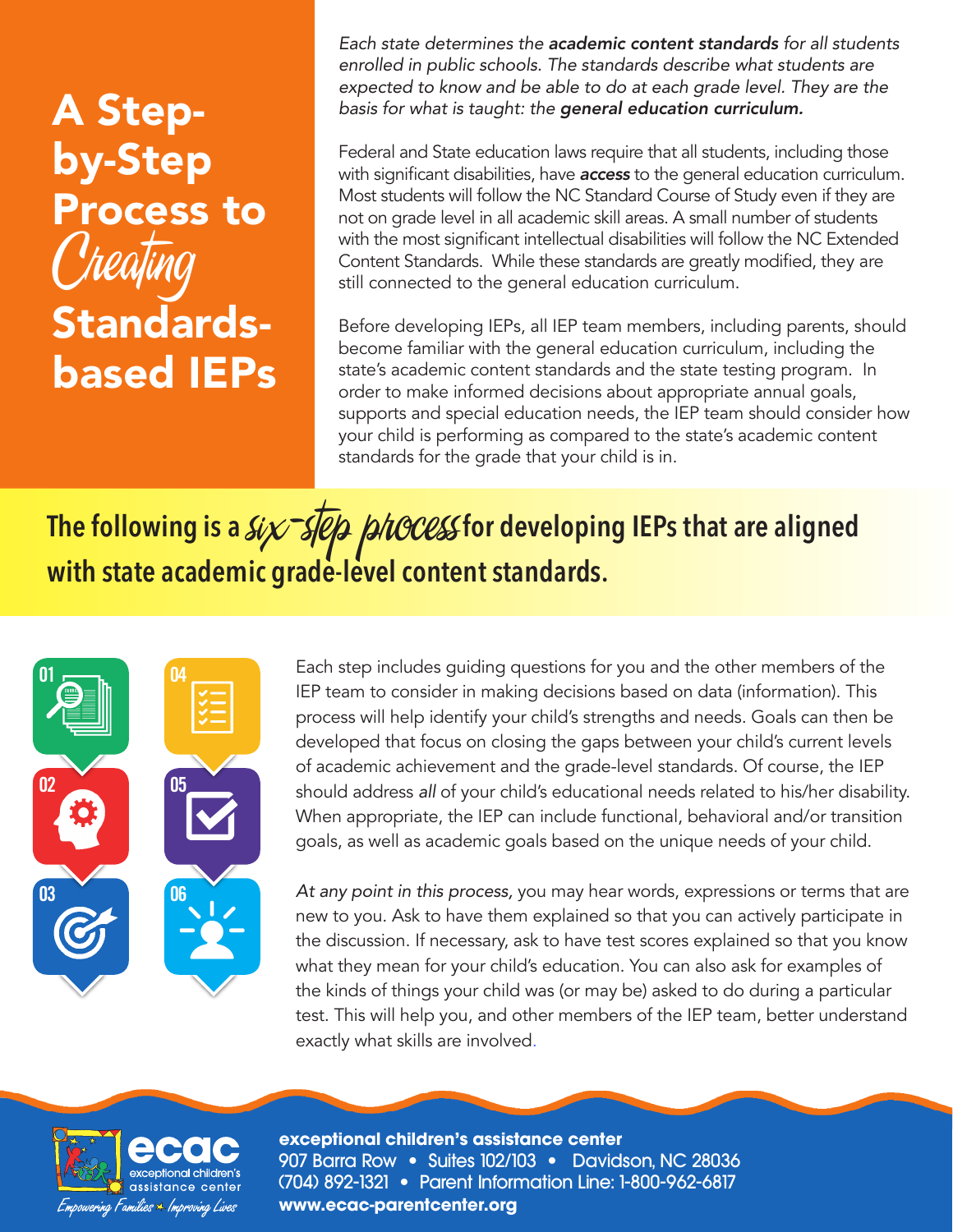# The six major steps that IEP teams can take to develop a standards-based IEP:



**STEP** 

02

**STEP** 

03

Learn about the grade-level academic content standards for your child's grade.

To find the North Carolina K-12 Standards, please visit: *http://www.ncpublicschools.org/curriculum/* To learn about the Extended Content Standards please visit: *http://www.ncpublicschools.org/acre/standards/extended/*

- If you are not sure which set of standards your child is following, ask for that information.
- What is each content standard saying that students must know and/or be able to do?
- What is the general intent, or main point, of that content standard?

#### Develop the Present Level of Academic Achievement and Functional Performance (PLAAFP).

Consider the factors related to your child's disability and the way they affect how your child learns and demonstrates what he/she knows.

- • How does your child's disability affect participation and progress in the general curriculum?
- Under what conditions does your child learn and perform best?

Describe your child's strengths and needs when it comes to functioning in the school setting and learning the general curriculum.

- Are there work samples or data from classroom, district and/or state assessments that can provide useful information about your child's strengths and needs?
- Do you see any patterns in the data?
	- What does the team know about your child's progress over time?
	- How has he/she responded to previous academic instruction?
- Is your child on track to reach grade-level proficiency within a year?
- If not, how can special education help close any gaps that you find between your child's current skills and the grade-level standards?

#### Develop measurable annual goals with the academic standards in mind.

- What meaningful and useful skills can your child learn *now* to move closer to reaching the grade-level standards?
- With the right help, how much can your child reasonably improve in each chosen skill area over the next calendar year? This can become an annual goal for the IEP.
- Are the conditions for meeting the goal clearly stated and understood by everyone on the IEP team?
- What kind of special education and related services are needed for your child to reach his/her annual goals?
- How and where will the special education and any related services be delivered?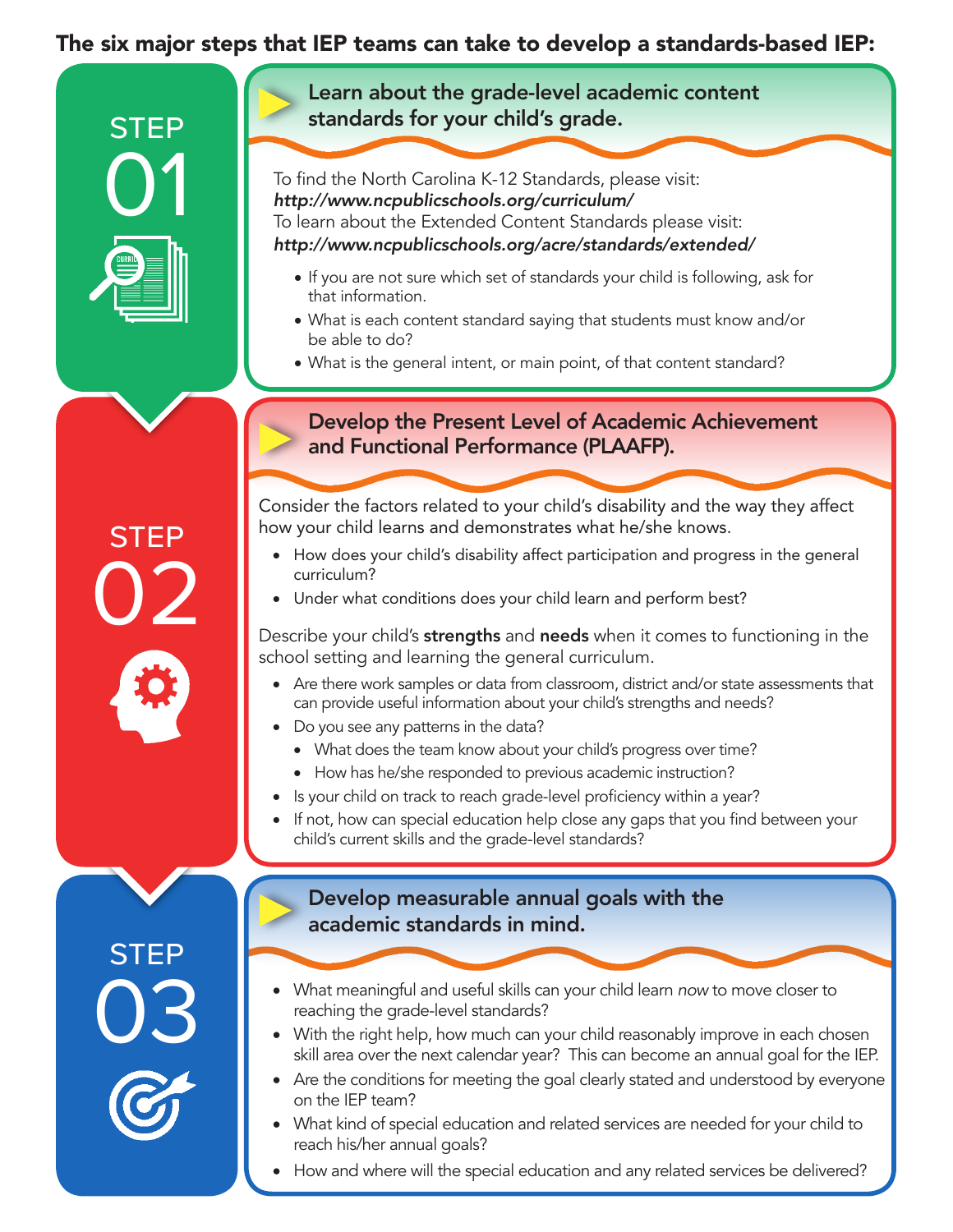

**STEP** 

05

#### Assess and report the student's progress throughout the year.

- How will the IEP team know if your child is making adequate progress and on track to achieve each annual goal?
- Which tools and strategies be used to measure your child's progress?
- How and when will your child's progress on the IEP goals be reported to you?

Identify accommodations, modifications and/ or assistive technology needed to access and progress in the general education curriculum.

- Are there any barriers that make it difficult for your child to access the general curriculum?
- What programs, accommodations and/or interventions have been successful with your child in the past?
- • What supports does your child need *now* to learn best, and gain the skills needed to progress in the general curriculum?
- What accommodations are needed for your child to show his/her knowledge in the general education curriculum?
- How can the IEP team find out if assistive technology might help your child overcome some of the challenges related to his/her disability?
- Is there a need to modify the content and/or the complexity of the materials used with your child so that he/she can learn in the general education setting?

## Determine the most appropriate assessment options.

**STEP** 06 To learn about the North Carolina Testing program, please visit: *http://www.ncpublicschools.org/accountability/testing/*

To learn about Testing Students with Disabilities in North Carolina visit: *http:// www.ncpublicschools.org/accountability/policies/tswd/*

- What types of assessments are offered in the North Carolina Testing Program?
	- Note: If the Extended Content Standards are used with your child, he/she will probably be tested using the *NCEXTEND1*
	- Ask: How is the *NCEXTEND1* different from other assessments?
- How are the assessments administered? Consider setting, delivery of instructions, time allotted, etc.
- What accommodations are allowed on the assessments?
- Are there any accommodations that can help your child better demonstrate what he/she knows on the assessments?
- Are the assessment accommodations being considered also used in the classroom?